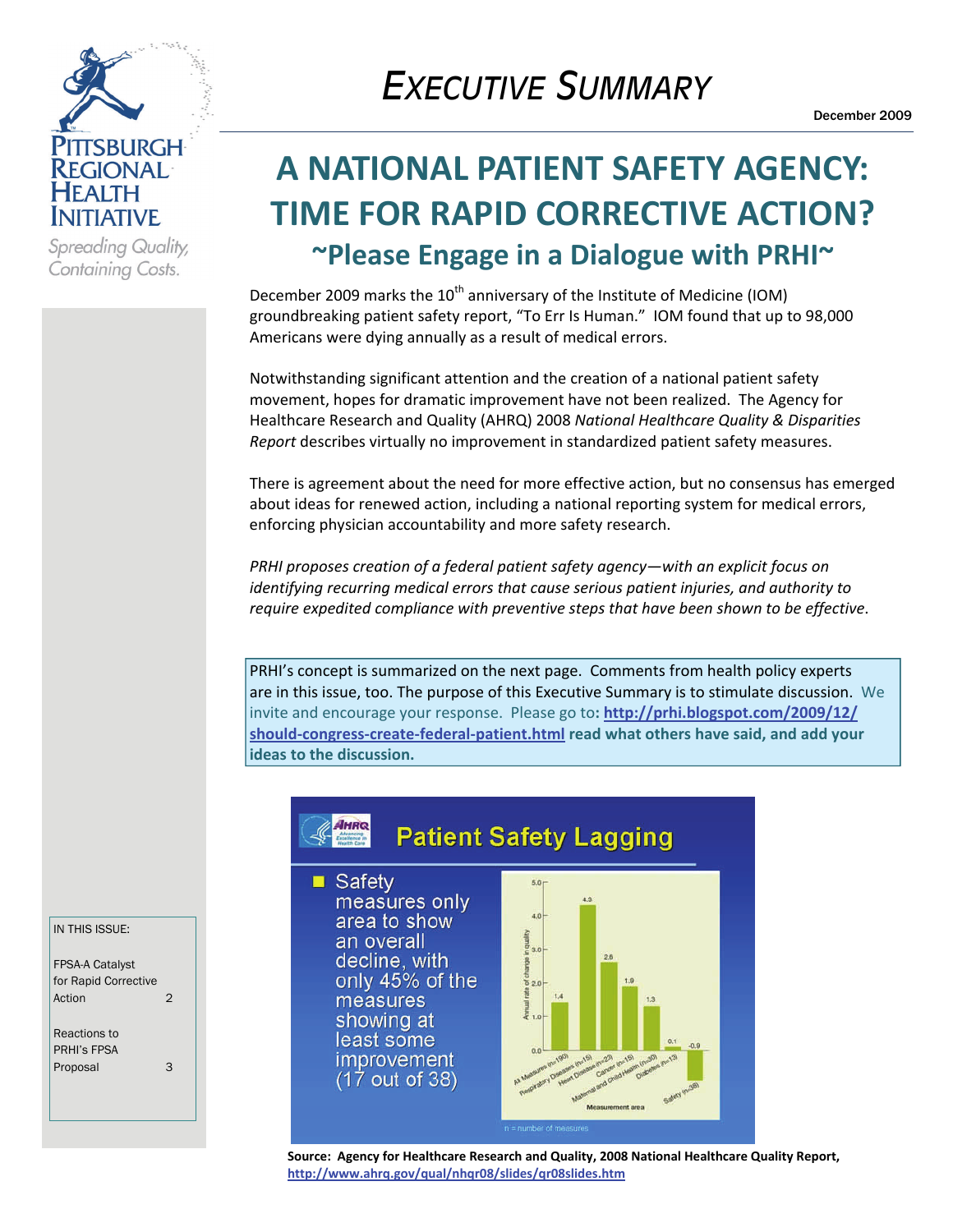#### **Federal Patient Safety Agency (FPSA) A Catalyst for Rapid Corrective Action**

Federal regulation has been a powerful catalyst for improving safety in other industries (e.g., aviation). Rather than overwhelm the healthcare delivery system with onerous regulatory burdens, PRHI proposes limited federal intervention, requiring only modest public resources, that could be implemented rapidly with significant savings for Medicare and Medicaid, as well as consumers and employers.

*Identification of recurring serious, recurring medical errors.* No new reporting of medical errors would be required. The FPSA would use existing public and private medical error reporting systems (e.g., Pennsylvania Patient Safety Authority data, Pennsylvania Health Care Cost Containment Council Hospital ‐Acquired Infections reports) to identify sources of recurring patient injuries.

*Research and Prevention.* Other government agencies are already engaged in medical errors research (e.g., National Institutes of Health). The FPSA would use these resources to identify the best knowledge about medical errors prevention, from which the FPSA staff would recommend regulatory action (e.g., in cases of medication errors due to look‐alike drug packaging, an immediate requirement for physical separation of look-alike medications on pharmacy shelves, coupled with expedited alteration of lookalike packaging by the manufacturer).

*Independent evaluation.* Staff recommendations and supporting information would be evaluated by an appointed Patient Safety Review Commission of private and public medical and safety experts. No FPSA regulatory action would be taken until the Committee concurred with, rejected, or modified staff recommendations.

*Issuance of regulations.* Recommendations approved by the Review Commission would be converted into proposed federal regulations, which would go through the normal federal regulatory review process.

*Enforcement.* The FPSA would not have enforcement resources. As instances of non‐compliance would come to the agency's attention – through the existing medical errors reporting systems referred to above – the FPSA would be authorized to issue warnings, public reports, levy fines, and refer to federal law enforcement for action.

**A PRHI monograph that details the FPSA proposal, "Congress Should Create a Federal Patient Safety Agency" <http://www.prhi.org/docs/The%20Need%20for%20a%20Federal%20Patient%20Safety%20Agency.pdf> has been** circulated widely. It has also been featured in healthcare publications, including Patient Safety and Healthcare *Quality* **[http://www.psqh.com/septemberoctober](http://www.psqh.com/septemberoctober-2009/242-enforceable-regulations-for-patient-safety.html)‐2009/242‐enforceable‐regulations‐for‐patient‐safety.html and** *Physicians News Digest* **[\(http://www.physiciansnews.com/?s=pittsburgh+regional+health+initiative](http://www.physiciansnews.com/?s=pittsburgh+regional+health+initiative)).**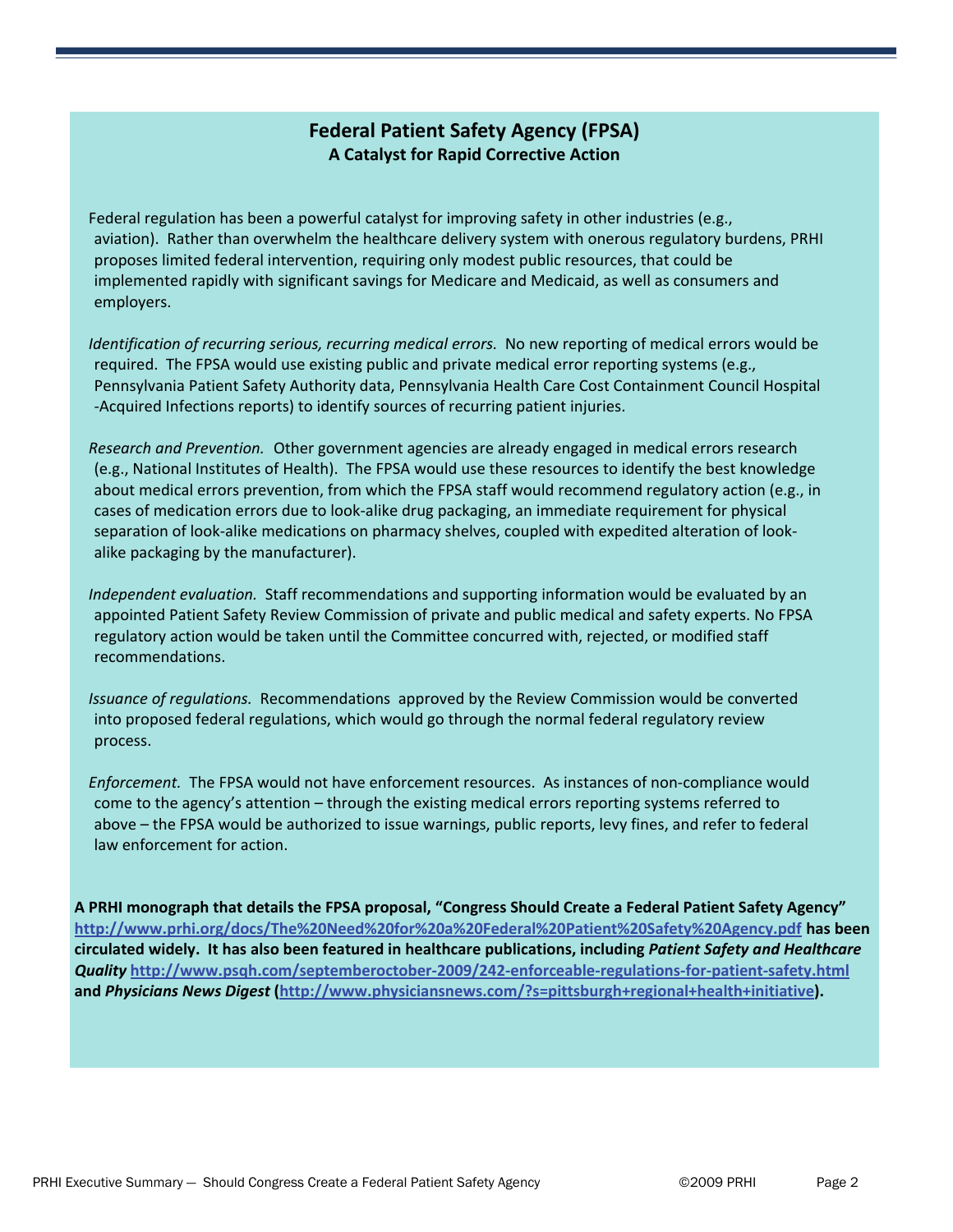## **Reactions to PRHI's Federal Patient Safety Agency Proposal**

"1) A federal patient safety agency may be a desirable approach; it certainly is doable, but it doesn't sound like it gets to zero tolerance for medical errors in my lifetime.

2) I think one could argue, as Karen Davis and I did in her July President's column, ([http://](http://www.commonwealthfund.org/~/media/Files/Publications/Blog/Davis_Schoenbaum_Blog_July_09.pdf) [www.commonwealthfund.org/~/media/Files/](http://www.commonwealthfund.org/~/media/Files/Publications/Blog/Davis_Schoenbaum_Blog_July_09.pdf) [Publications/Blog/](http://www.commonwealthfund.org/~/media/Files/Publications/Blog/Davis_Schoenbaum_Blog_July_09.pdf)

[Davis\\_Schoenbaum\\_Blog\\_July\\_09.pdf](http://www.commonwealthfund.org/~/media/Files/Publications/Blog/Davis_Schoenbaum_Blog_July_09.pdf)) that we need a national goal-setting process – ideally the responsibility of the President. If one of our goals were to have zero medical errors, you can bet that we would configure our national support efforts, whether or not they included a dedicated patient safety agency, to achieving the goal.

3) Delivering evidence-based effective care involves doing some things for all patients, not just some, who meet certain criteria and also not doing some things for all patients, not just some patients, who meet certain other criteria. I think it is critically important to recognize that the line between more effective care and more error-free care is blurry, and that both must be achieved. Would you prefer not to have an unnecessary procedure than to have it performed error-free? You shouldn't have to choose. You should be the beneficiary of both evidence-based effective care and error-free care.

4) In a different vein, I'm not sure how much of what you want has been considered/rejected in the current wave of reform legislation; or, if not considered, whether this is a time when one can introduce "new ideas" or whether that will have to come in a later wave."

> *Stephen C. Schoenbaum, MD, MPH Executive Vice President for Programs The Commonwealth Fund*

"Our well-trained healthcare professionals are capable of delivering better, safer care. Safe systems require rapid corrective action -- health systems lag behind other high risk, complex environments in building an infrastructure to protect the consumer from harm. The committed clinician should welcome a support vehicle to produce danger alerts. Right now, responsibility for protecting patients from recurring system failures is diffused. If a streamlined and focused Patient Safety Agency would save lives, I would find it hard to reject the proposal."

> *Arthur S. Levine, M.D. Senior Vice Chancellor for the Health Sciences Dean of the School of Medicine University of Pittsburgh*

"The question isn't whether we need a federal patient safety agency in the United States. Nor is it whether one will be established. The issue is when. How many more people have to be harmed, how many more families fractured by loss, before lawmakers address the national need to regulate effectively on behalf of all Americans?"

> Martin J. Hatlie, JD President Partnership for Patient Safety

"Medical errors don't discriminate between Republicans and Democrats. With moral clarity and policy savvy, this proposal shows how targeted and limited government action can and must help bring an end to the seemingly unlimited toll of preventable patient deaths."

*Michael L. Millenson Author, Demanding Medical Excellence: Doctors and Accountability in the Information Age*

Reactions continued on Page 4